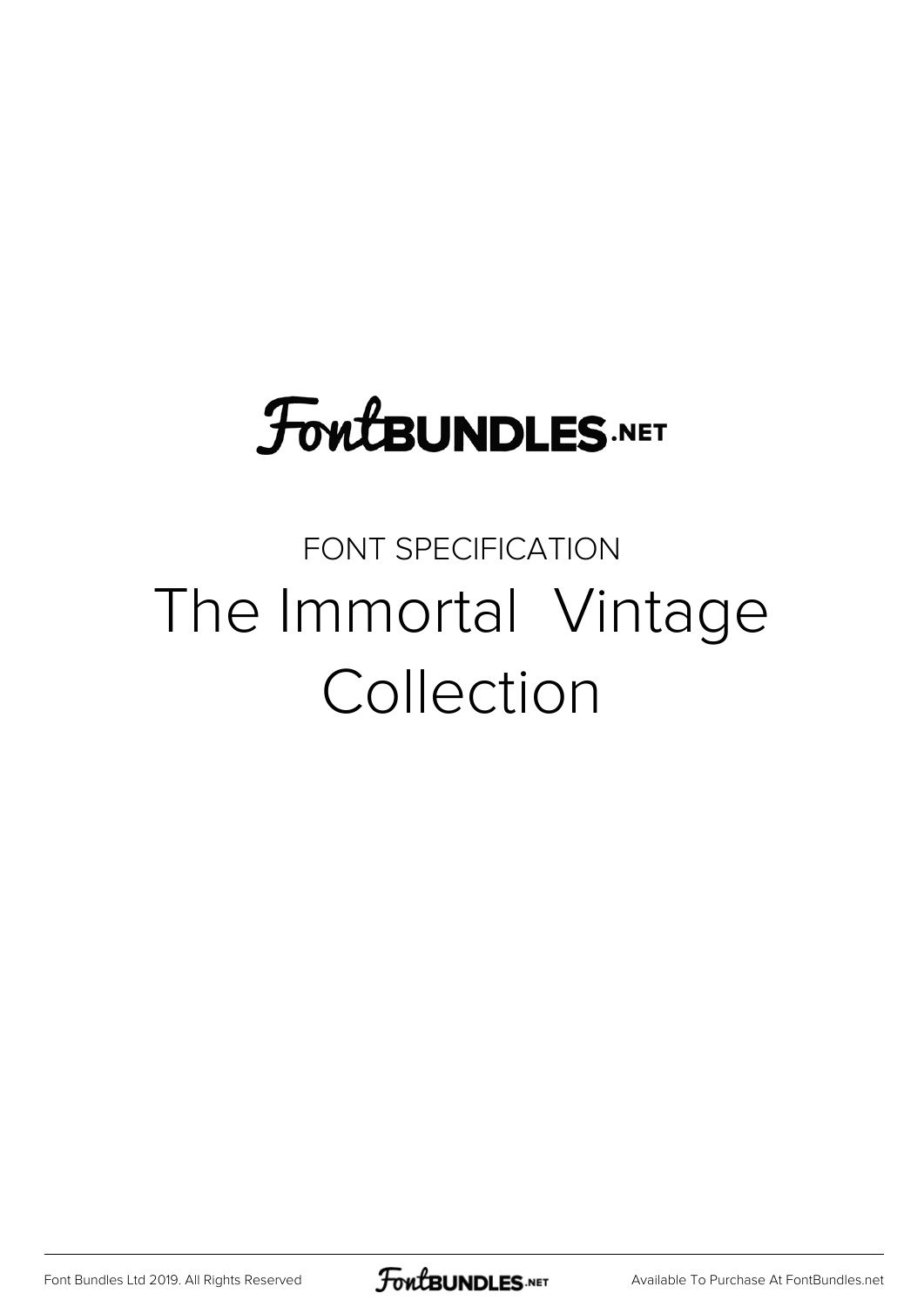#### The Immortal Sans Solid - Regular

**Uppercase Characters** 

### **ABCDEFGHIJKLMNOPO RSTUVWXYZ**

Lowercase Characters

### **ABCDEFGHIJKLMNOPQR STUVWXYZ**

Numbers

### 0123456789

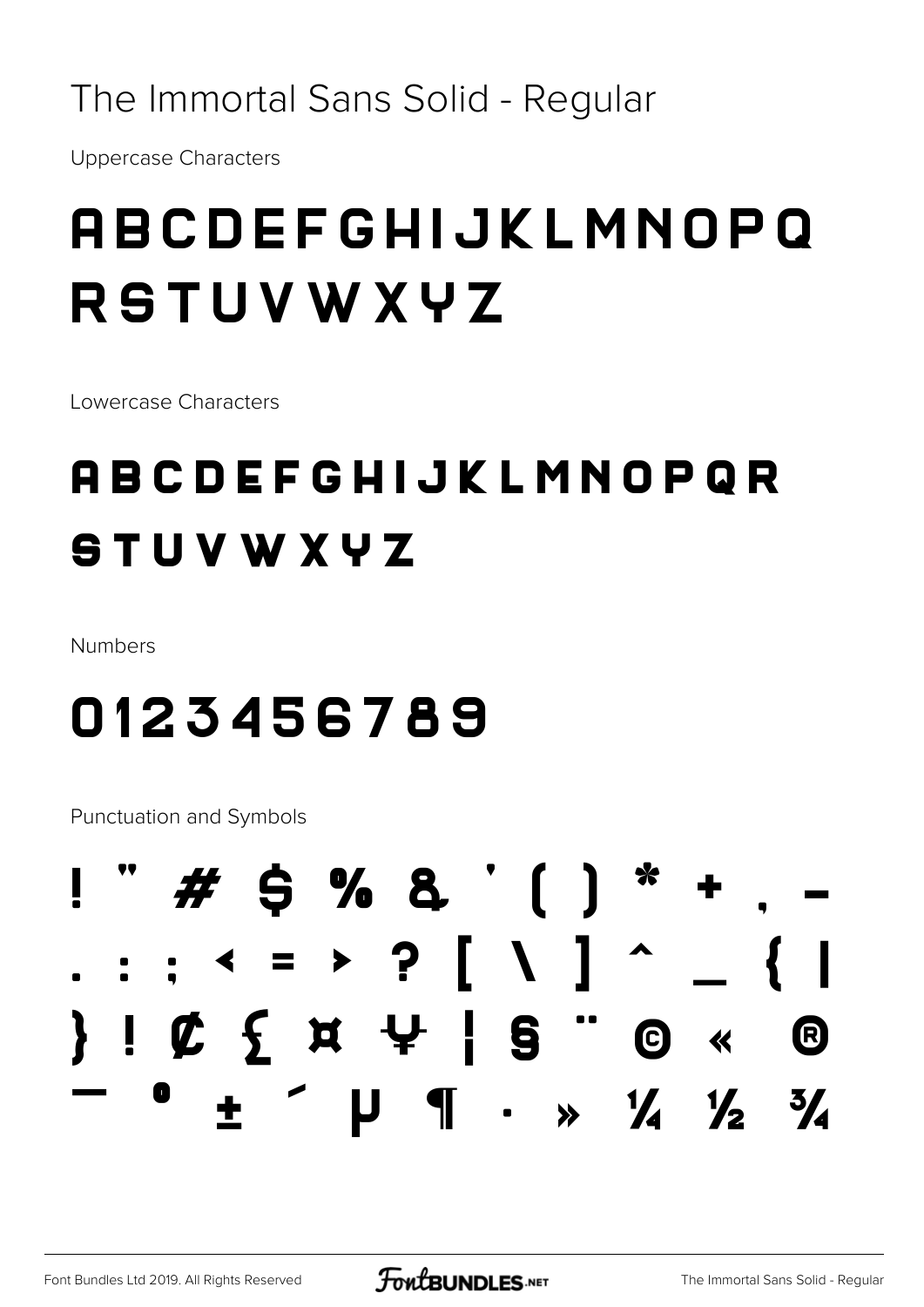# À Á Â Ã Ä Å Æ Ç È

- É Ê Ë Ì Í Î Ï Ð Ñ
- Ò Ó Ô Õ Ö × Ø Ù Ú
- $\hat{U}$  Ü Ý Þ ß À Á Â Ã

ä å æ ç è é ê ë ì í î ï ð ñ ò ó ô õ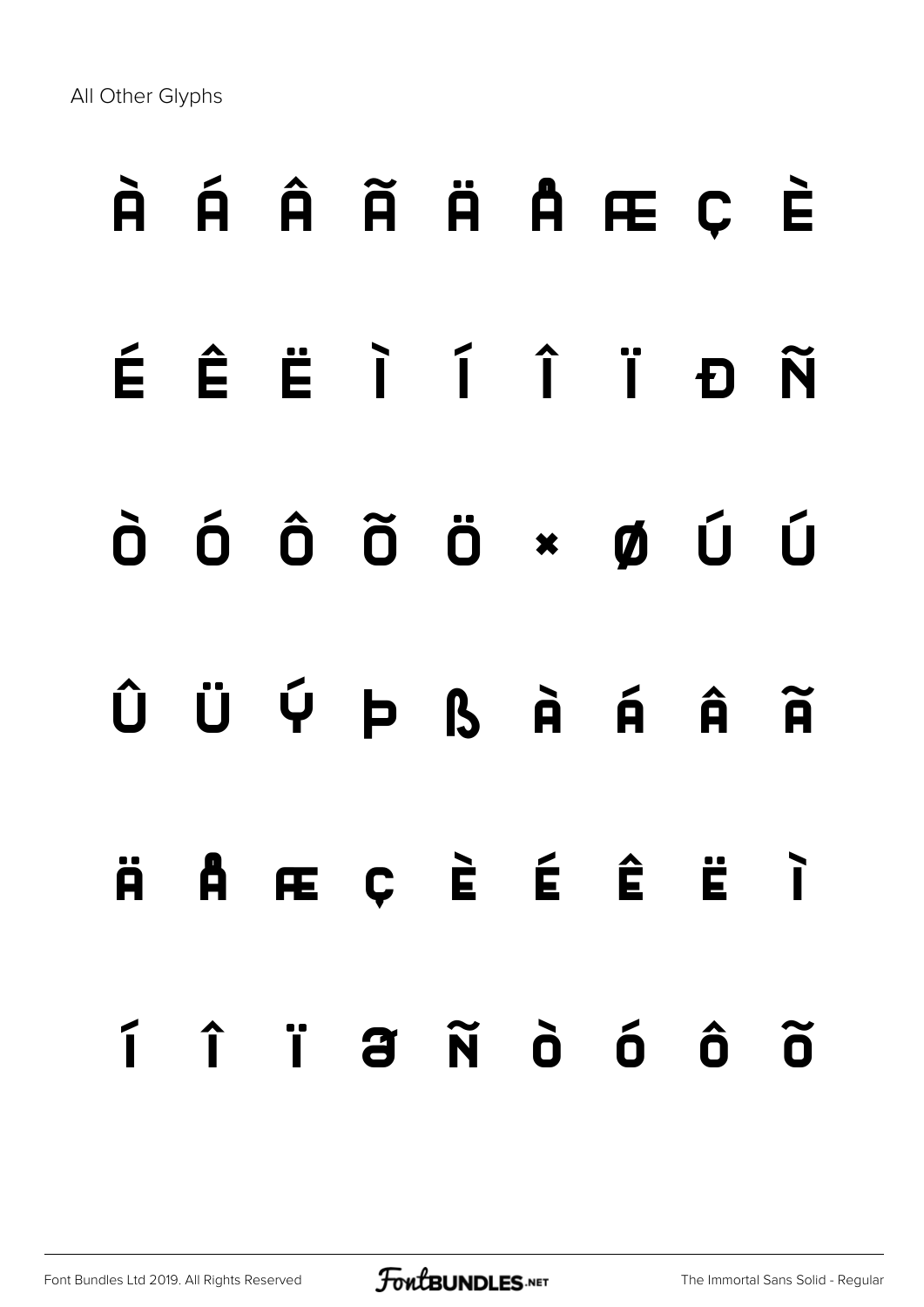### $\ddot{\mathbf{o}}$   $\div$   $\boldsymbol{\emptyset}$   $\ddot{\mathbf{U}}$   $\ddot{\mathbf{U}}$   $\ddot{\mathbf{U}}$   $\ddot{\mathbf{U}}$   $\ddot{\mathbf{V}}$   $\mathbf{P}$



#### F £ PTS € Nº ™ 3

#### $\leq$   $\geq$

Font Bundles Ltd 2019. All Rights Reserved

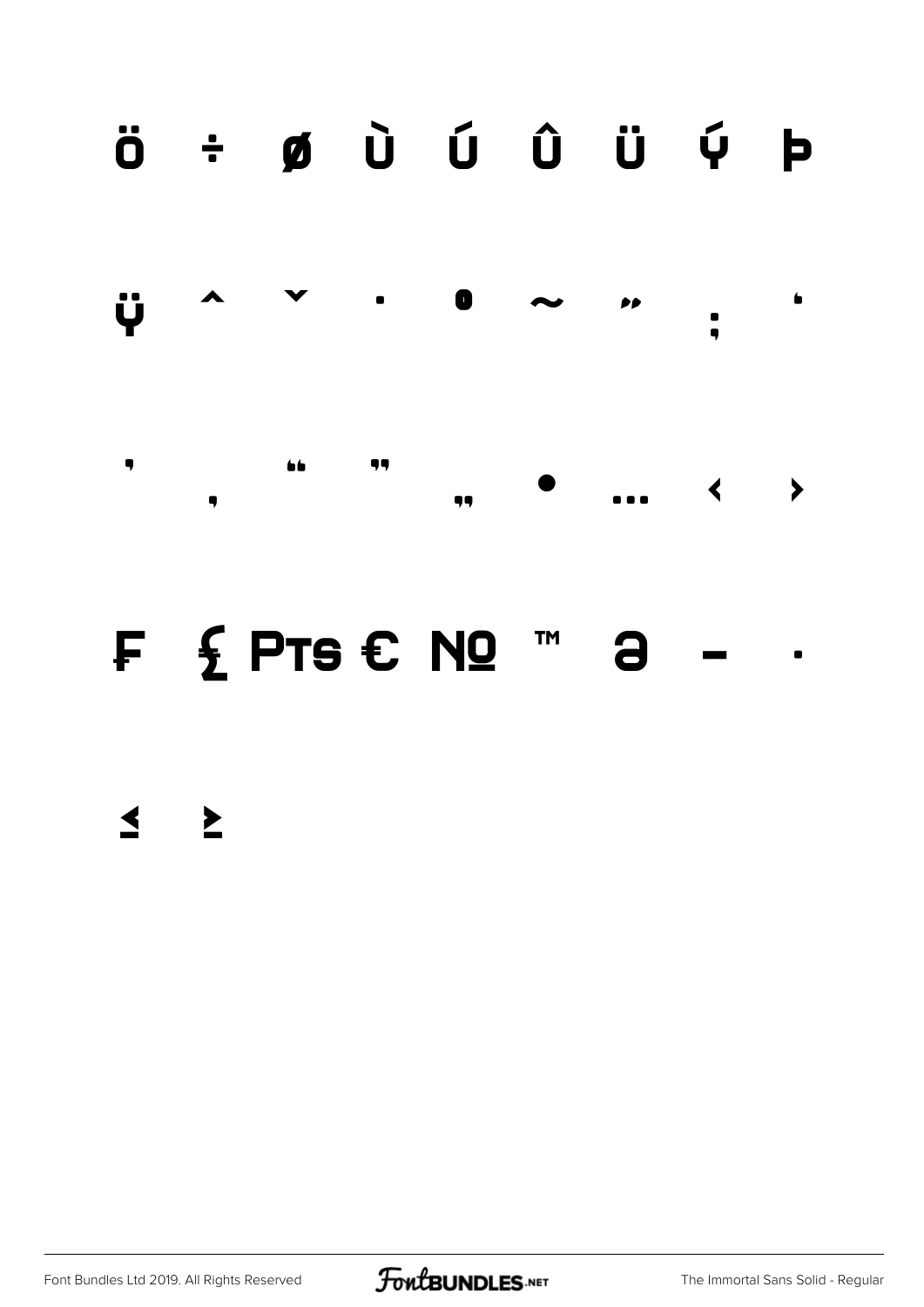#### The Immortal Serif Solid - Regular

**Uppercase Characters** 

### **ABCDEFGHIJKLMNOP** ORSTUVWXYZ

Lowercase Characters

### **ABCDEFGHIJKLMNOPQR STUVWXYZ**

Numbers

### 0123456789

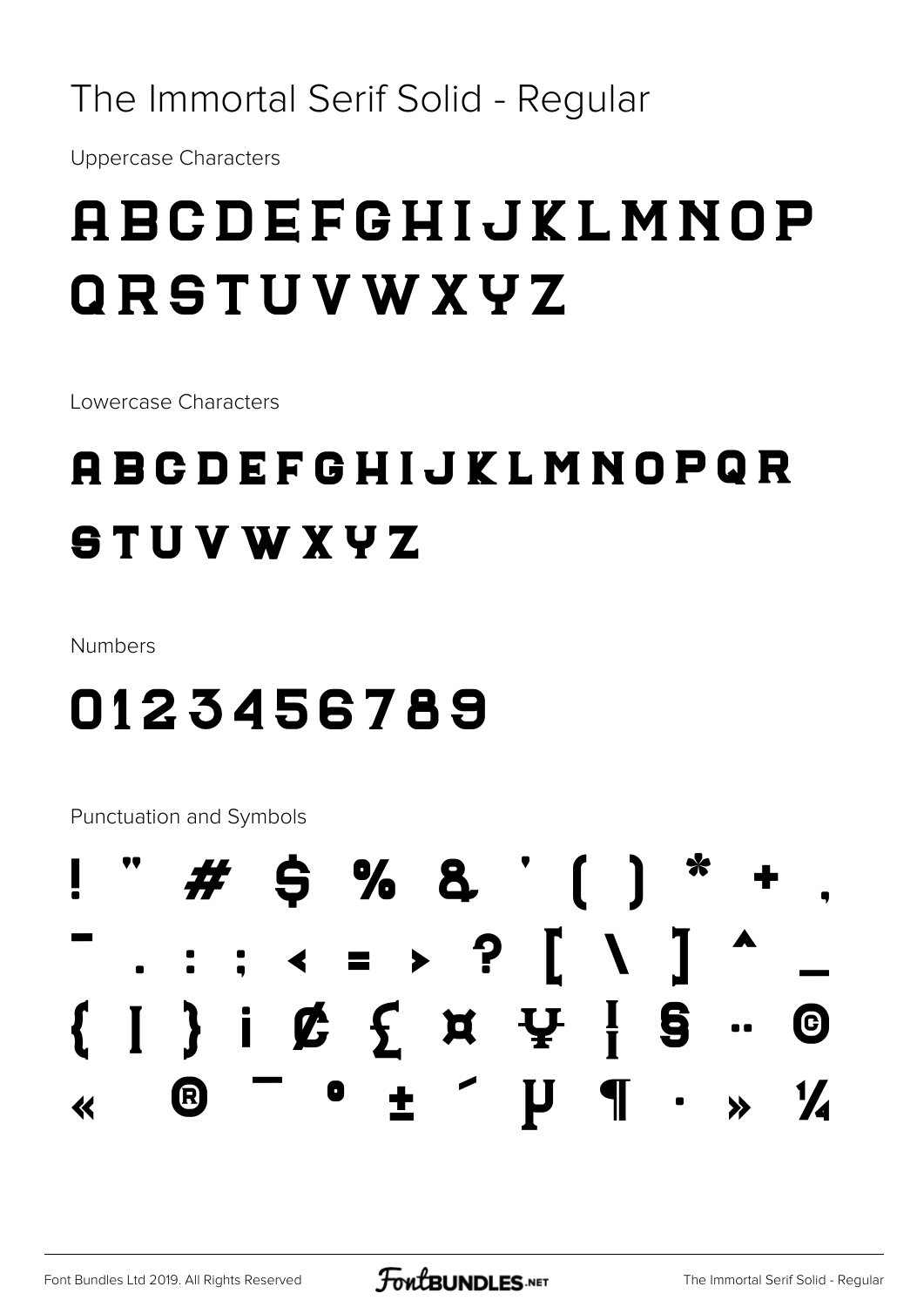|  |  |  | À Á Â Ã Ä Ä Å Æ Ç È                                                                                                                                                                                  |  |
|--|--|--|------------------------------------------------------------------------------------------------------------------------------------------------------------------------------------------------------|--|
|  |  |  | ÉÊËÏÍÎÏĐÑ                                                                                                                                                                                            |  |
|  |  |  | $\dot{\mathbf{0}}$ $\dot{\mathbf{0}}$ $\dot{\mathbf{0}}$ $\ddot{\mathbf{0}}$ $\ddot{\mathbf{0}}$ $\ddot{\mathbf{0}}$ $\ddot{\mathbf{0}}$ $\ddot{\mathbf{0}}$ $\ddot{\mathbf{0}}$ $\ddot{\mathbf{0}}$ |  |
|  |  |  | ÛÜÝÞßÀÁÃ                                                                                                                                                                                             |  |
|  |  |  | Ä Å Æ Ç È É Ê Ë Ì                                                                                                                                                                                    |  |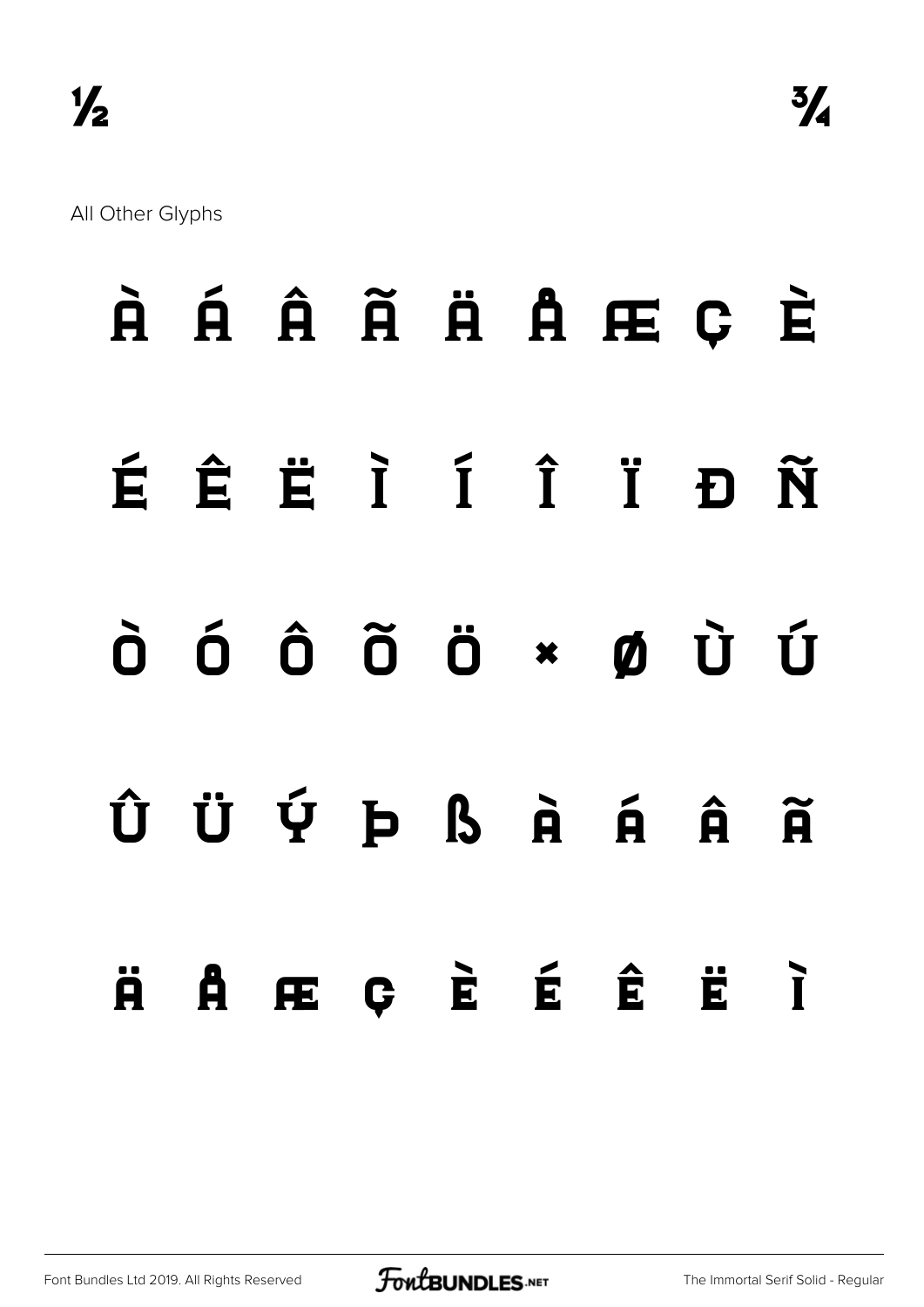

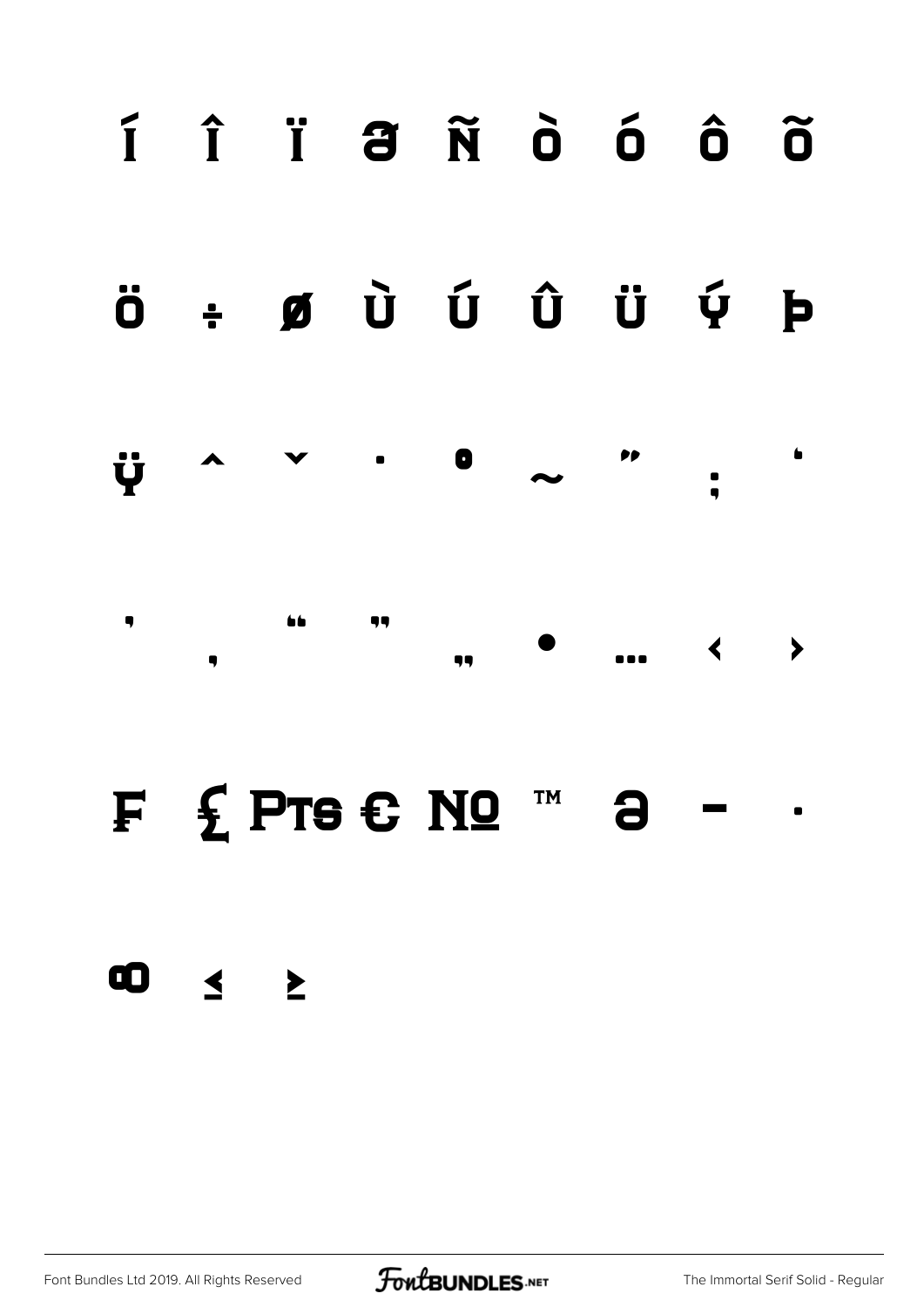#### The Immortal Script Solid - Regular

**Uppercase Characters** 

## ABCDEFGHTJKLMNOP QRSTUVWXYZ

Lowercase Characters

a b c d e f g h i j k l m n o p q r s t u v w  $x_{4}$ 

**Numbers** 

### 0123456789

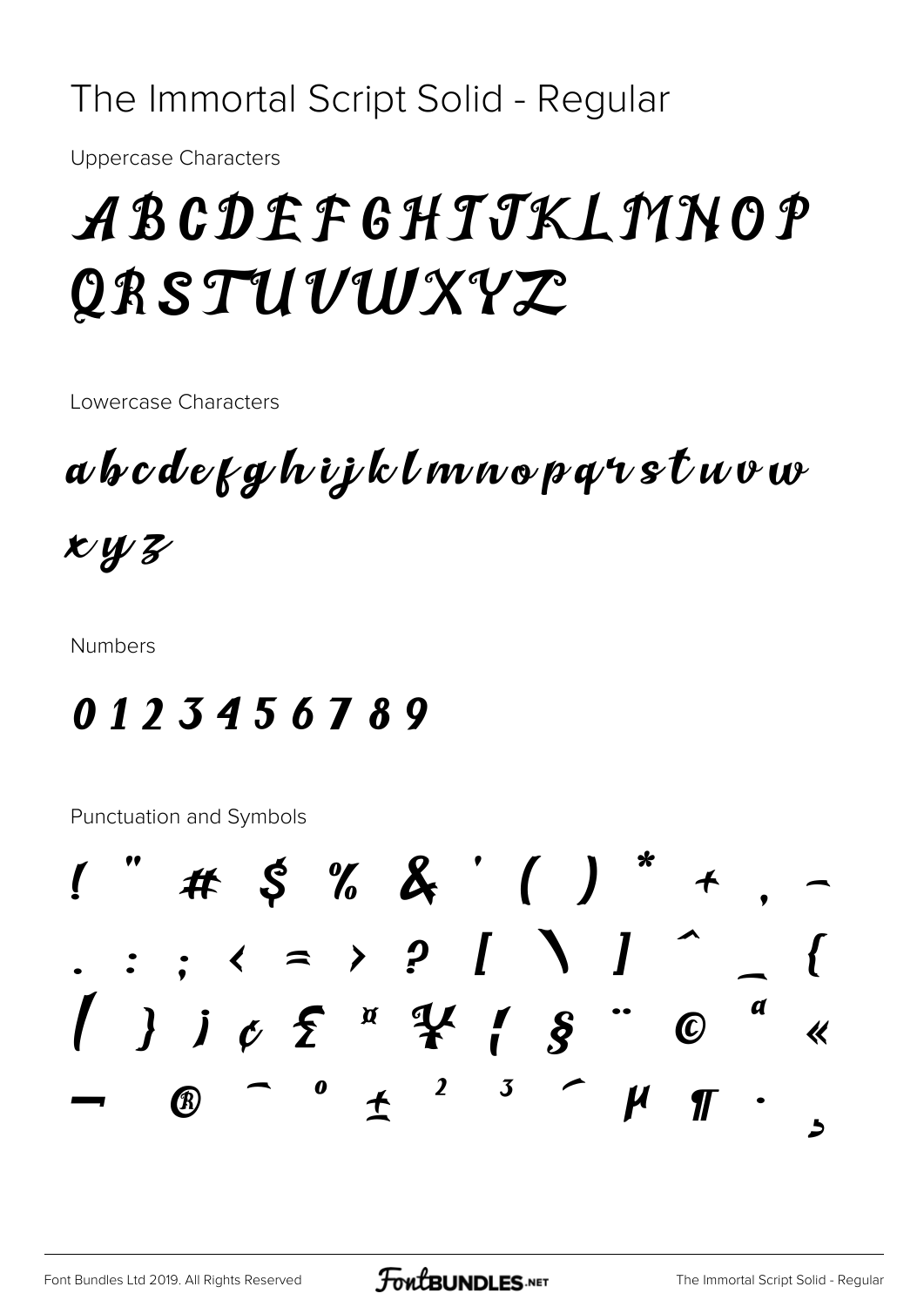$\begin{array}{ccc} 1 & 0 & \rightarrow & \frac{1}{4} & \frac{1}{2} & \frac{3}{4} \end{array}$ All Other Glyphs

À Á Â Ã Ä Å Æ Ç È É Ê Ë Ì Í Î Ï Ð Ñ  $\tilde{O}$   $\tilde{O}$   $\tilde{O}$   $\tilde{O}$   $\tilde{O}$   $\times$   $\tilde{O}$   $\tilde{U}$   $\tilde{U}$ Û Ü Ý Þ ß à á â ã  $\ddot{a}$   $\dot{a}$   $\dot{a}$   $\dot{c}$   $\ddot{c}$   $\ddot{c}$   $\ddot{c}$   $\ddot{c}$   $\ddot{c}$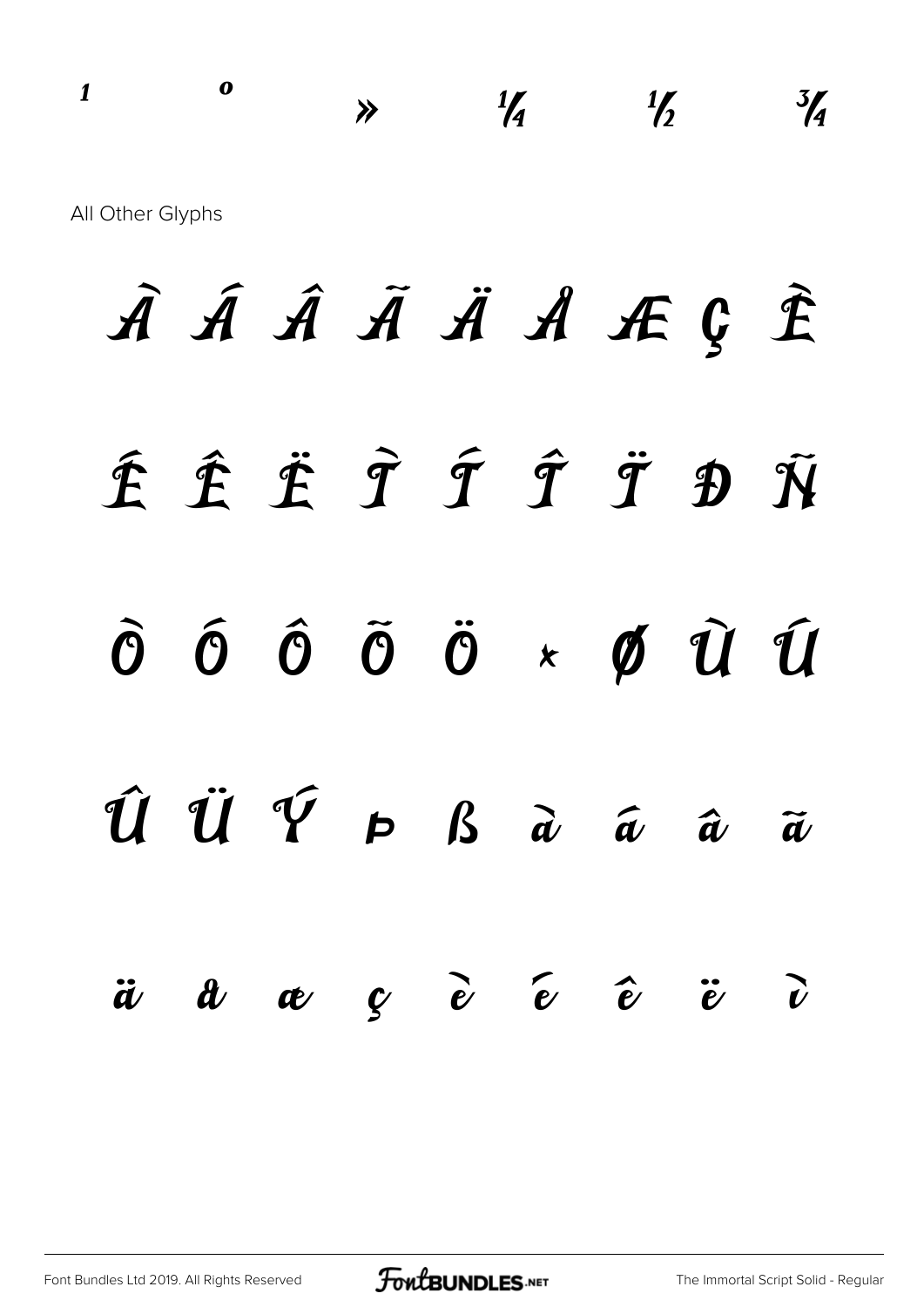

[Font Bundles Ltd 2019. All Rights Reserved](https://fontbundles.net/) **FoutBUNDLES.NET** [The Immortal Script Solid - Regular](https://fontbundles.net/)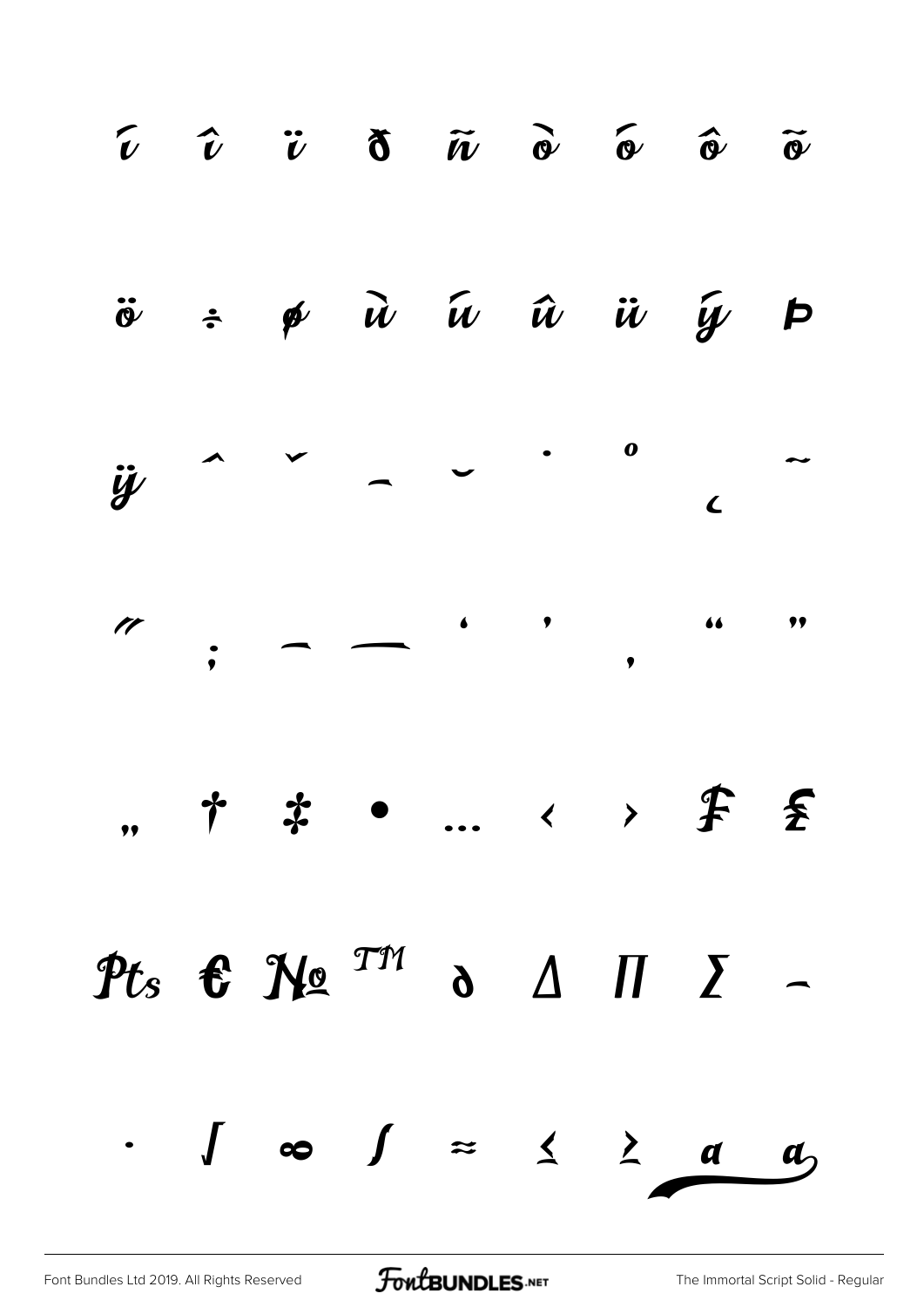

[Font Bundles Ltd 2019. All Rights Reserved](https://fontbundles.net/) **FoutBUNDLES.NET** [The Immortal Script Solid - Regular](https://fontbundles.net/)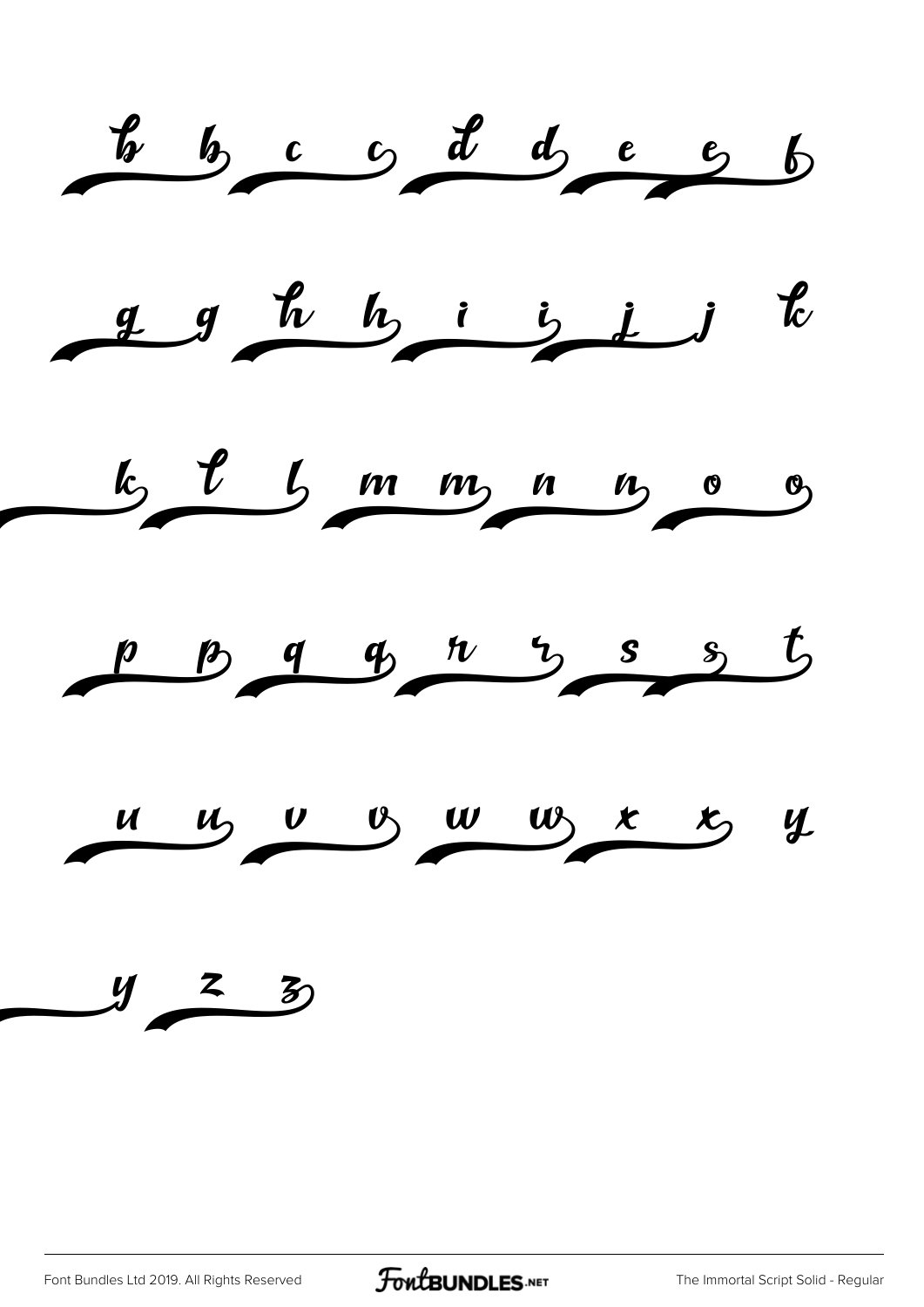#### The Immortal Sans Rough - Regular

**Uppercase Characters** 

### **ABCDEFGHIJKLMNOPQ RSTUVWXYZ**

Lowercase Characters

### **ABCDEFGHIJKLMNOPQR STUVWXYZ**

Numbers

### 0123456789

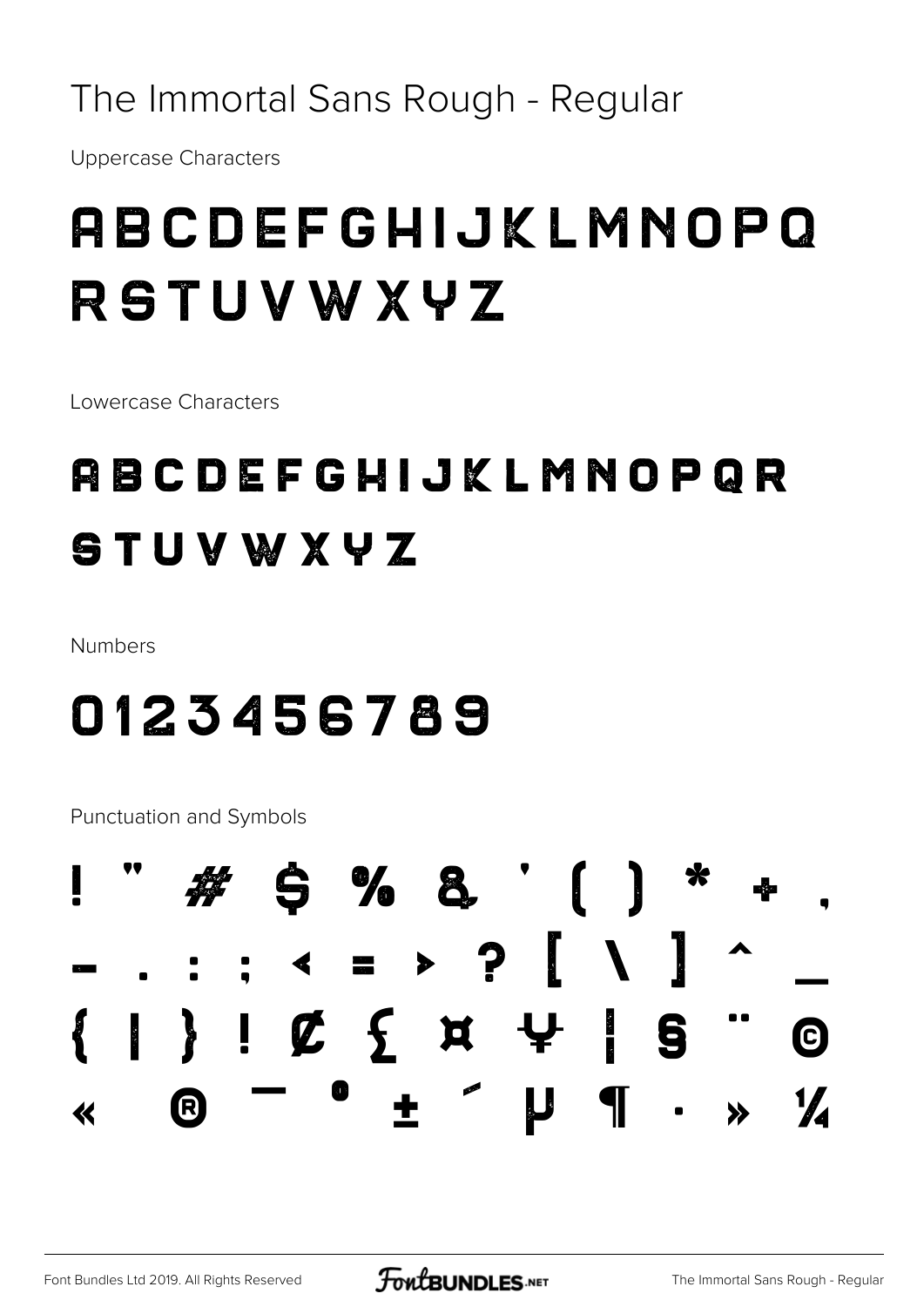|  |  |  | À Á Â Ã Ä Å Æ Ç È                                                                            |  |
|--|--|--|----------------------------------------------------------------------------------------------|--|
|  |  |  | ÉÊËÏÍÍÏĐN                                                                                    |  |
|  |  |  | $\tilde{O}$ $\tilde{O}$ $\tilde{O}$ $\tilde{O}$ $\tilde{O}$ $\times$ $\tilde{O}$ $\tilde{O}$ |  |
|  |  |  | ÛÜÝÞßÀÁÃ                                                                                     |  |
|  |  |  | SARCÈÉÉEI                                                                                    |  |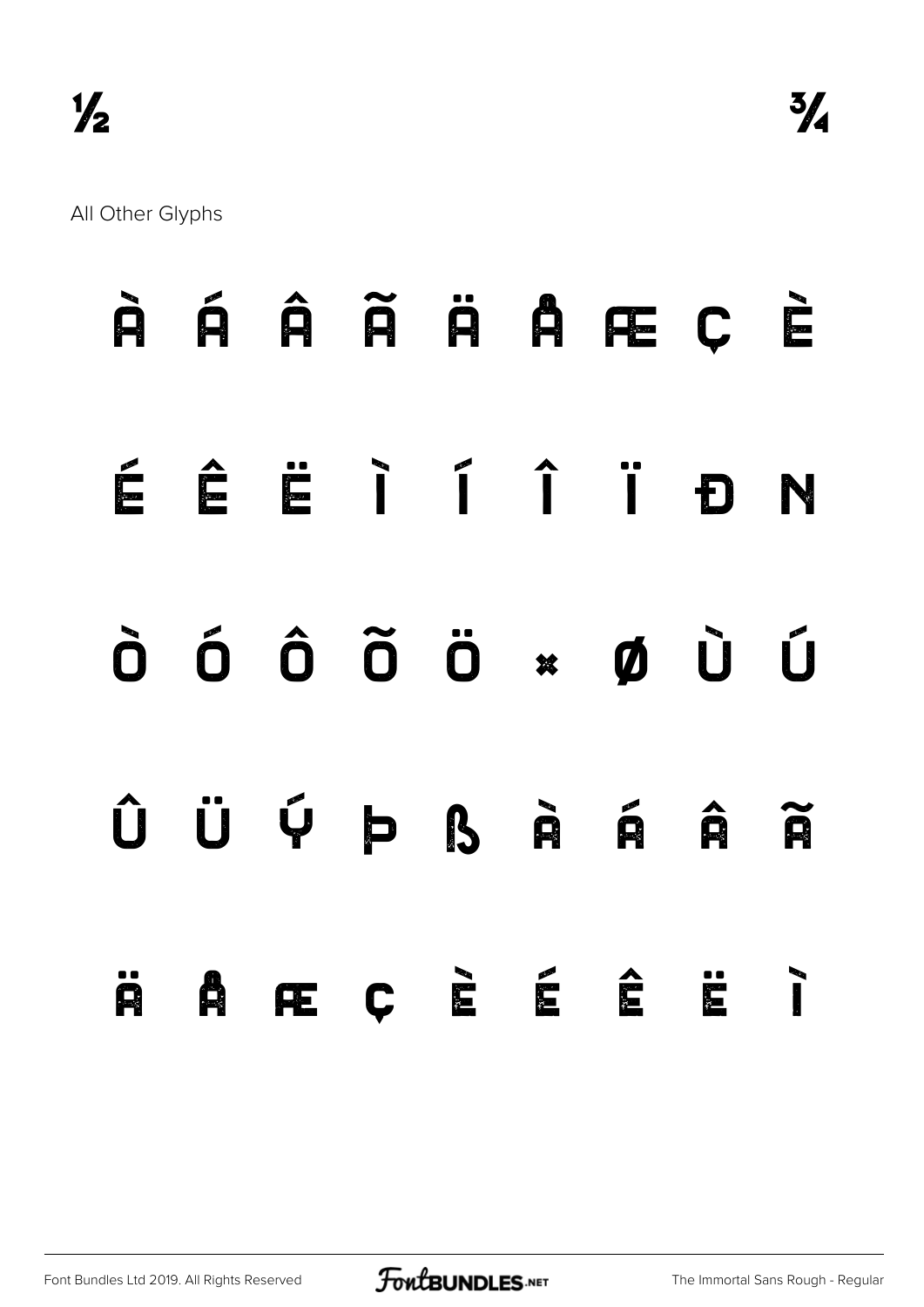

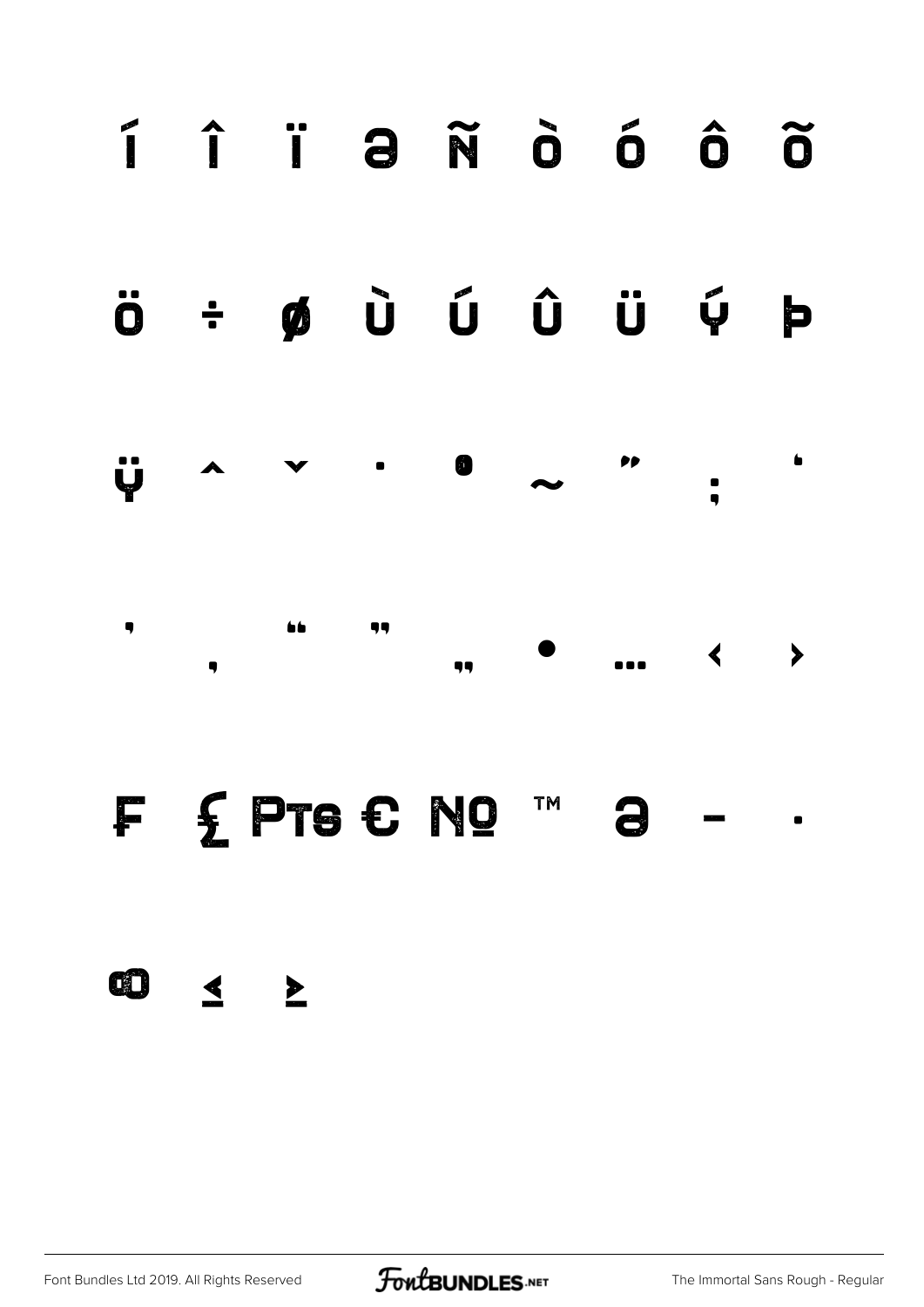#### The Immortal Icons - Regular

Uppercase Characters



Lowercase Characters



#### Numbers



Punctuation and Symbols

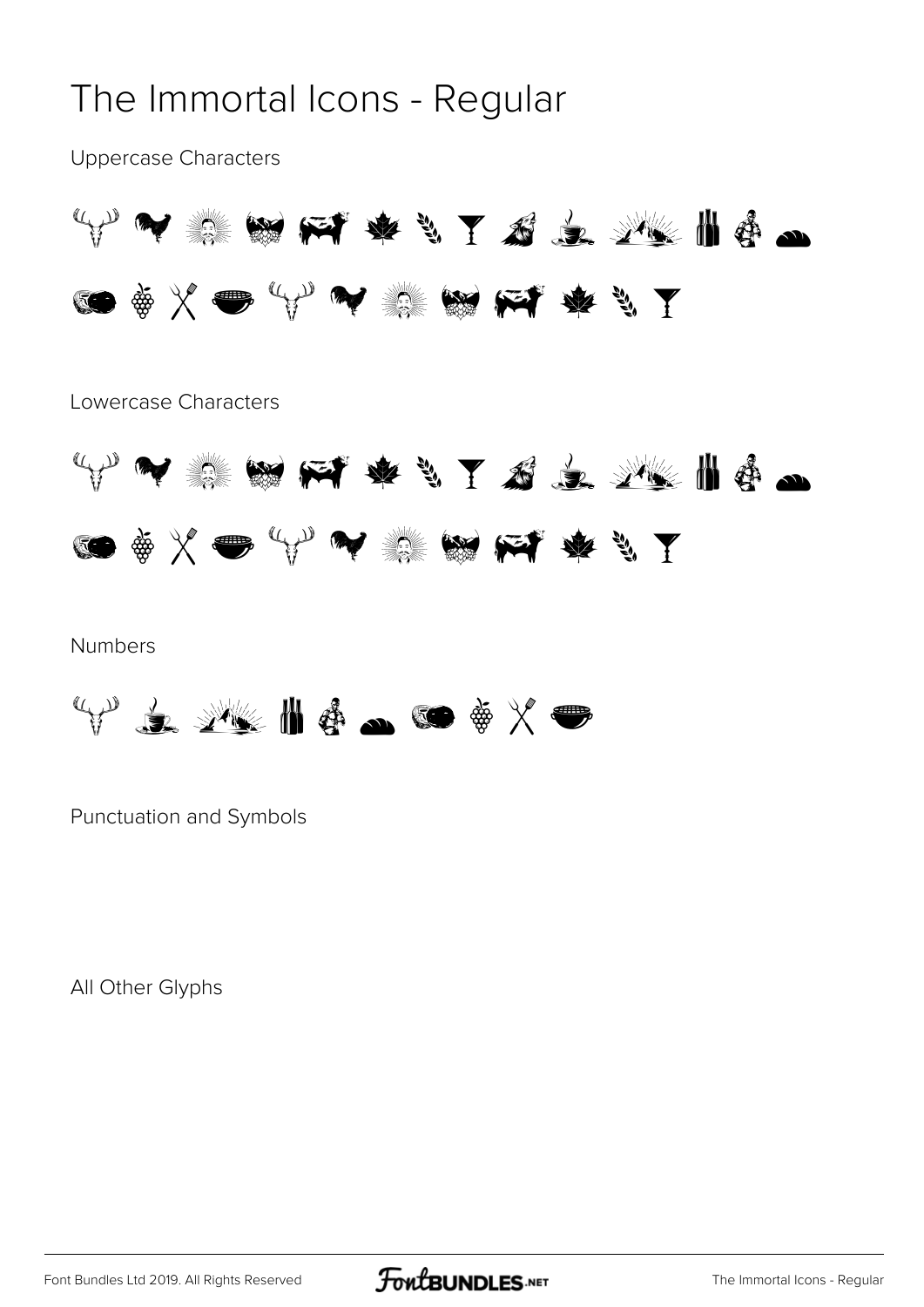#### The Immortal Serif Rough - Regular

**Uppercase Characters** 

### **ABCDEFGHIJKLMNOP** ORSTUVWXYZ

Lowercase Characters

### **ABCDEFGHIJKLMNOPGR** STUVWXYZ

Numbers

### 0123456789

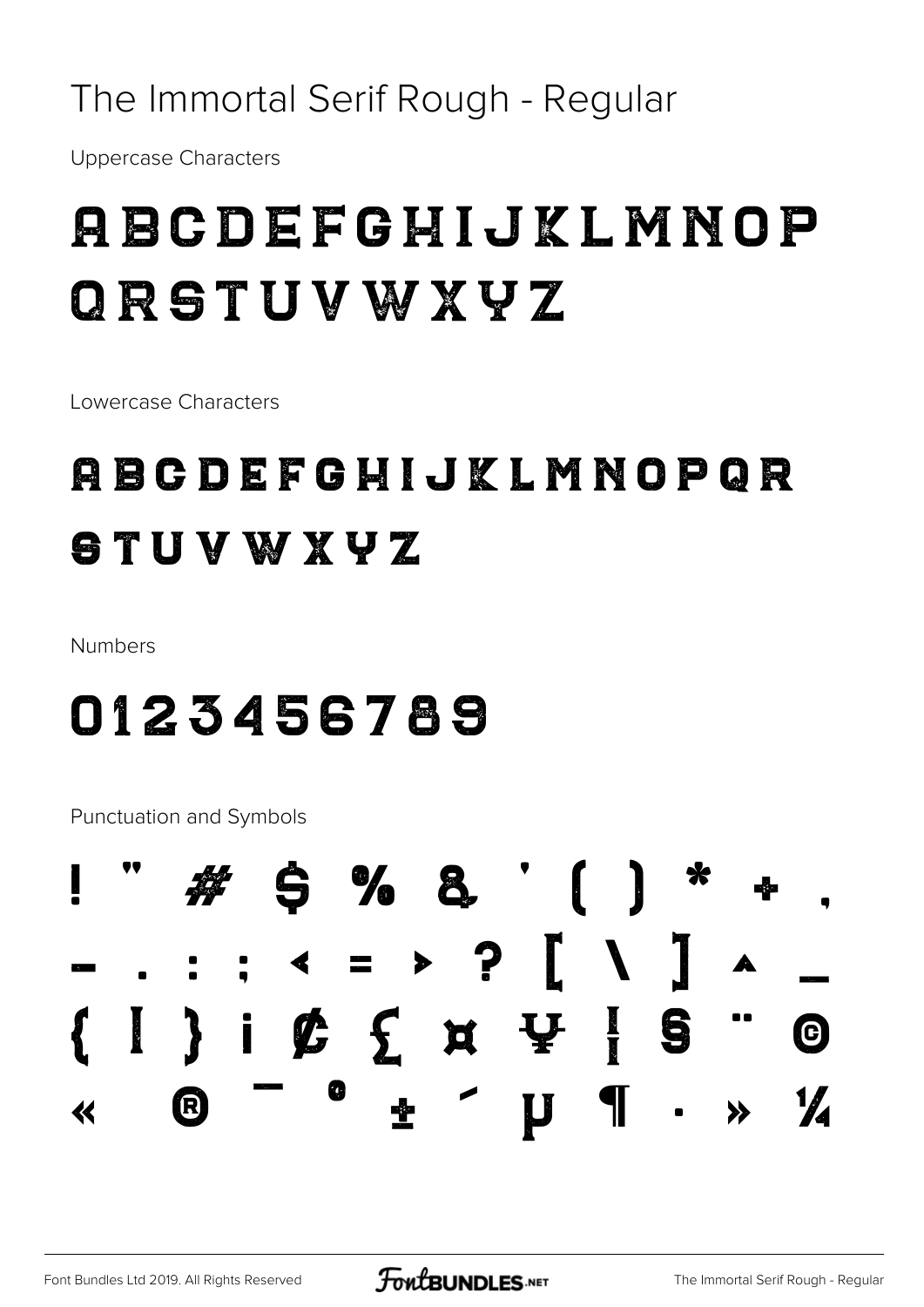|  |  |  | À Á Â Ã Ä À Å Æ Ç È                                                                                                                                                                                  |  |
|--|--|--|------------------------------------------------------------------------------------------------------------------------------------------------------------------------------------------------------|--|
|  |  |  | ÉÉÈRIÍÎ DN                                                                                                                                                                                           |  |
|  |  |  | $\dot{\mathbf{0}}$ $\dot{\mathbf{0}}$ $\dot{\mathbf{0}}$ $\ddot{\mathbf{0}}$ $\ddot{\mathbf{0}}$ $\ddot{\mathbf{0}}$ $\ddot{\mathbf{0}}$ $\ddot{\mathbf{0}}$ $\ddot{\mathbf{0}}$ $\ddot{\mathbf{0}}$ |  |
|  |  |  | ÛÜÝÞßÀÁÂÃ                                                                                                                                                                                            |  |
|  |  |  | Ä A Æ Ç E É Ê Ë Î                                                                                                                                                                                    |  |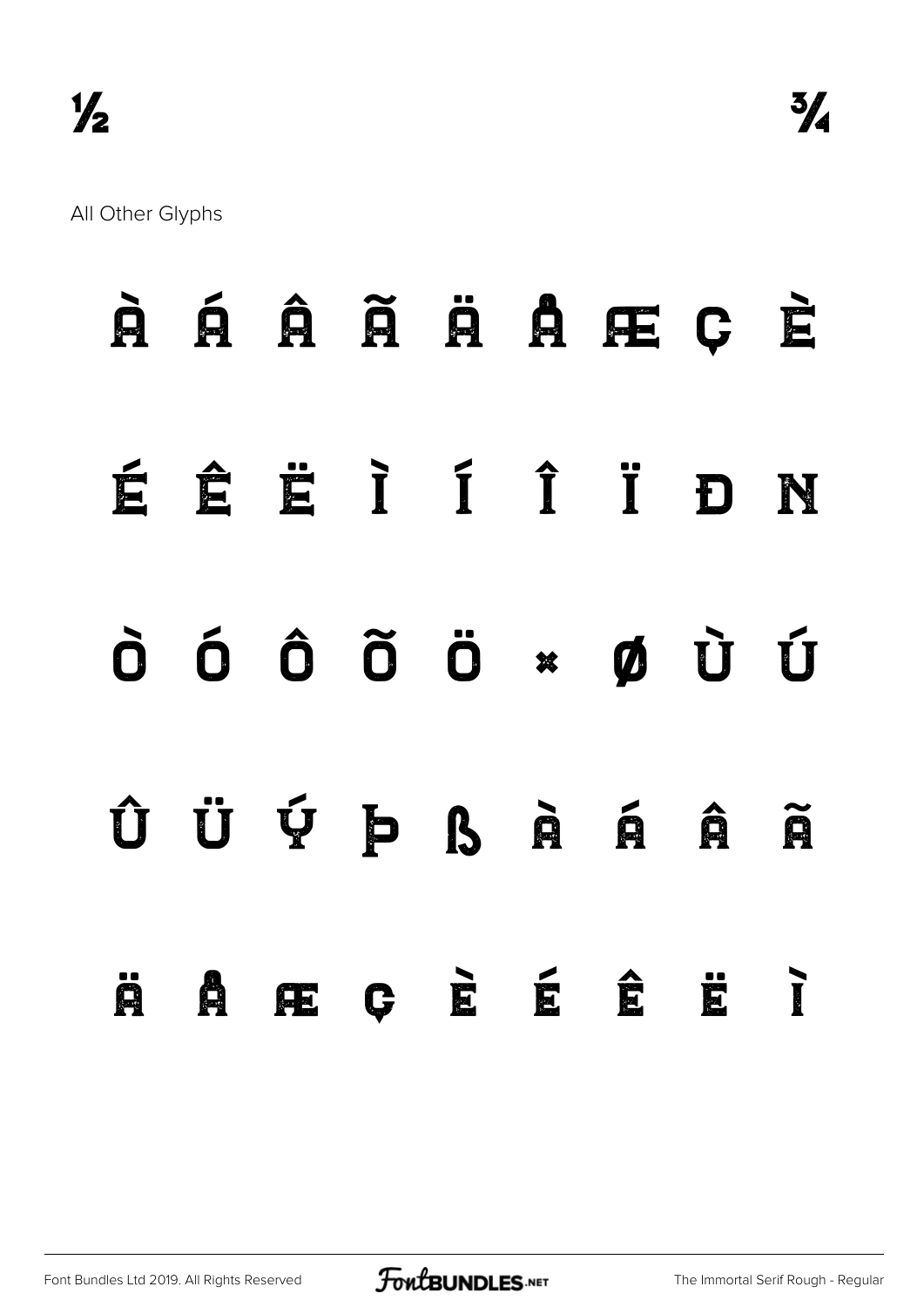

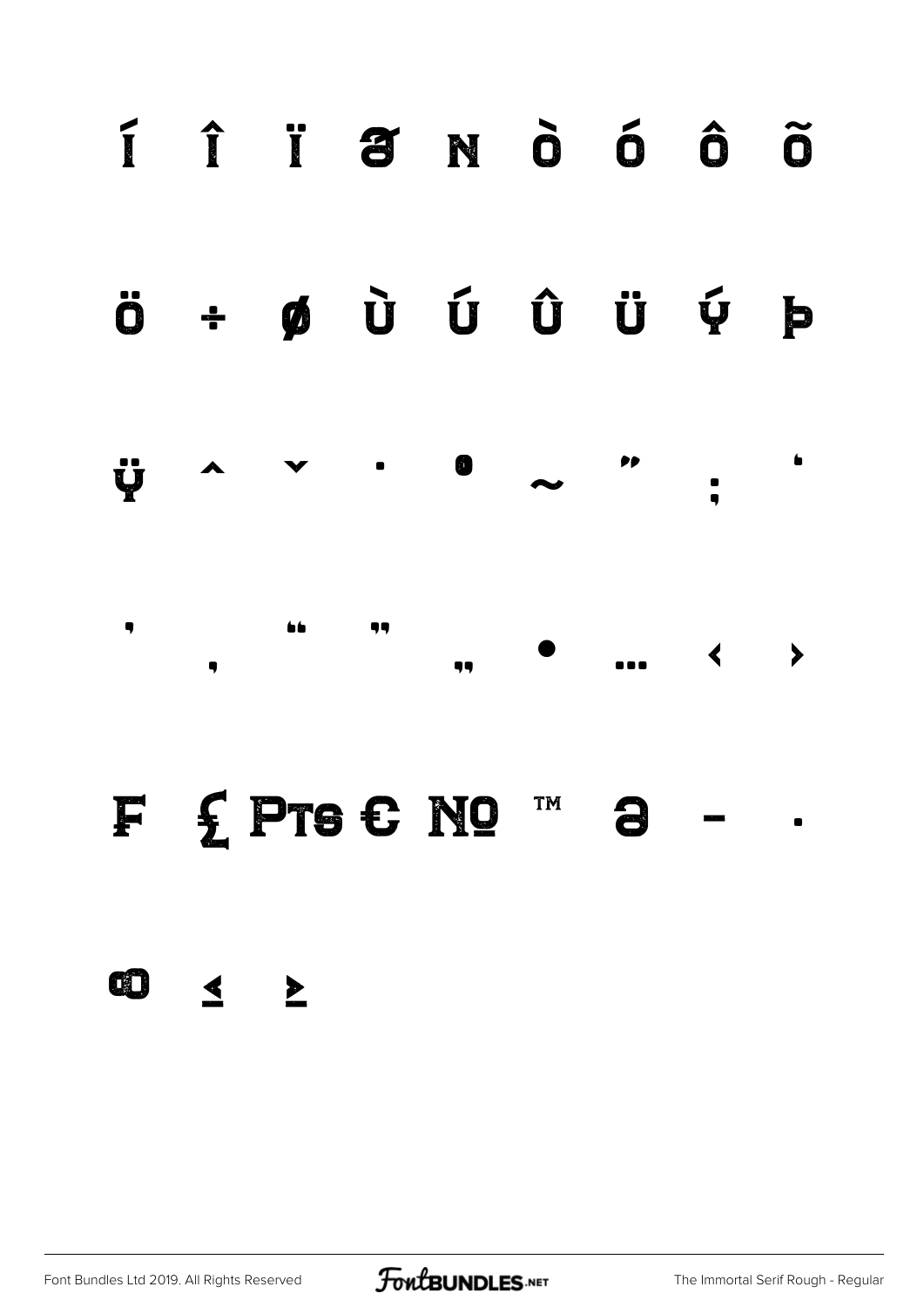#### The Immortal Script Rough - Regular

**Uppercase Characters** 

## ABCDEFGHTJKLMNOP QRSTUVWXYZ

Lowercase Characters

a b c d e g y h i j k l m n o p q r s t u v w  $xyz$ 

**Numbers** 

### 0123456789

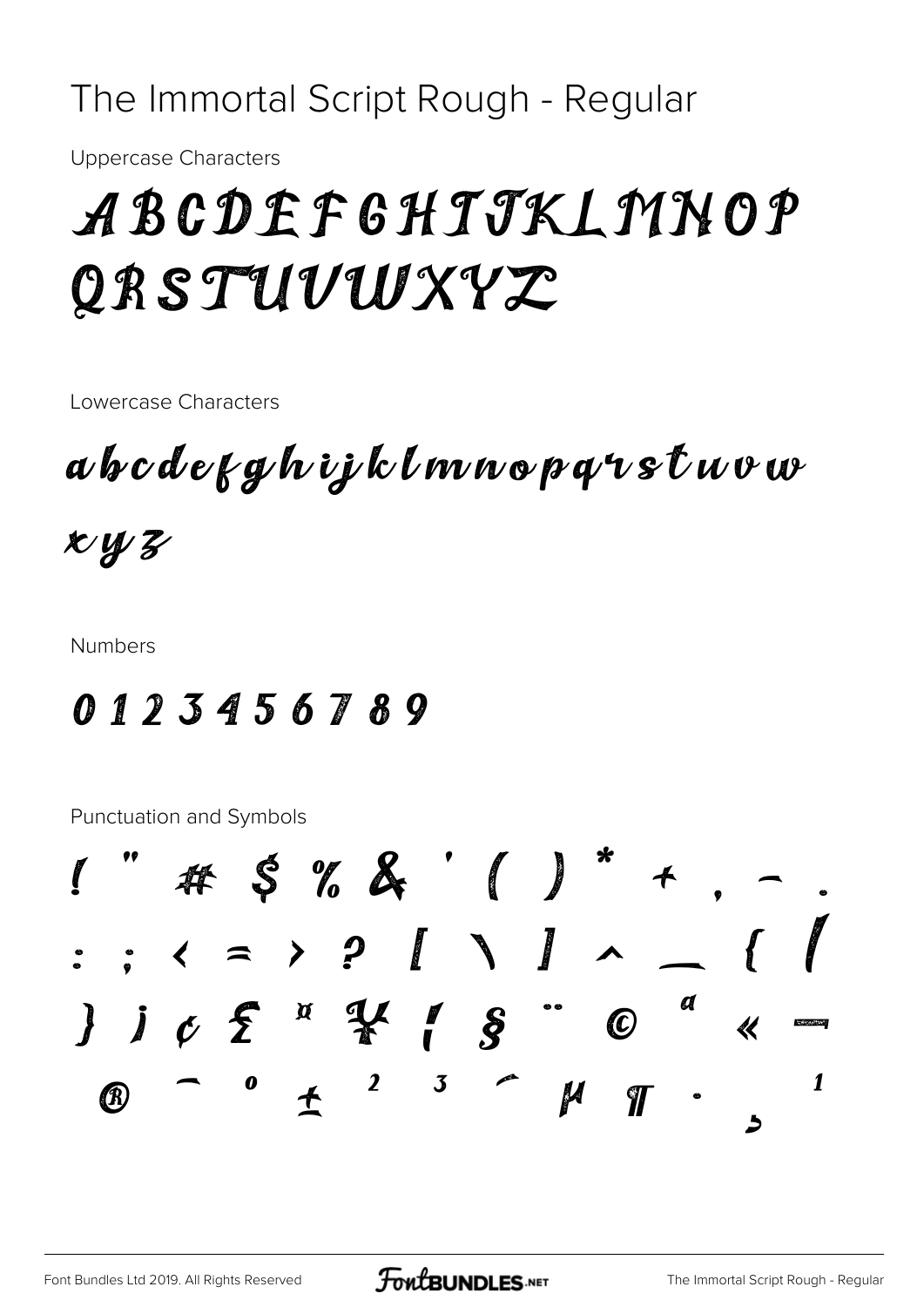$\gamma$   $\frac{1}{4}$   $\frac{1}{2}$   $\frac{3}{4}$ All Other Glyphs

À Á Â Ã Ä Å Æ Ç È É Ê Ë Ì Í Î Ï Ð Ñ Ò Ó Ô Õ Ö × Ø Ù Ú  $\hat{u}$   $\dot{u}$   $\hat{\gamma}$   $p$   $\beta$   $\hat{a}$   $\hat{a}$   $\hat{a}$   $\hat{a}$ ä å æ ç è é ê ë ì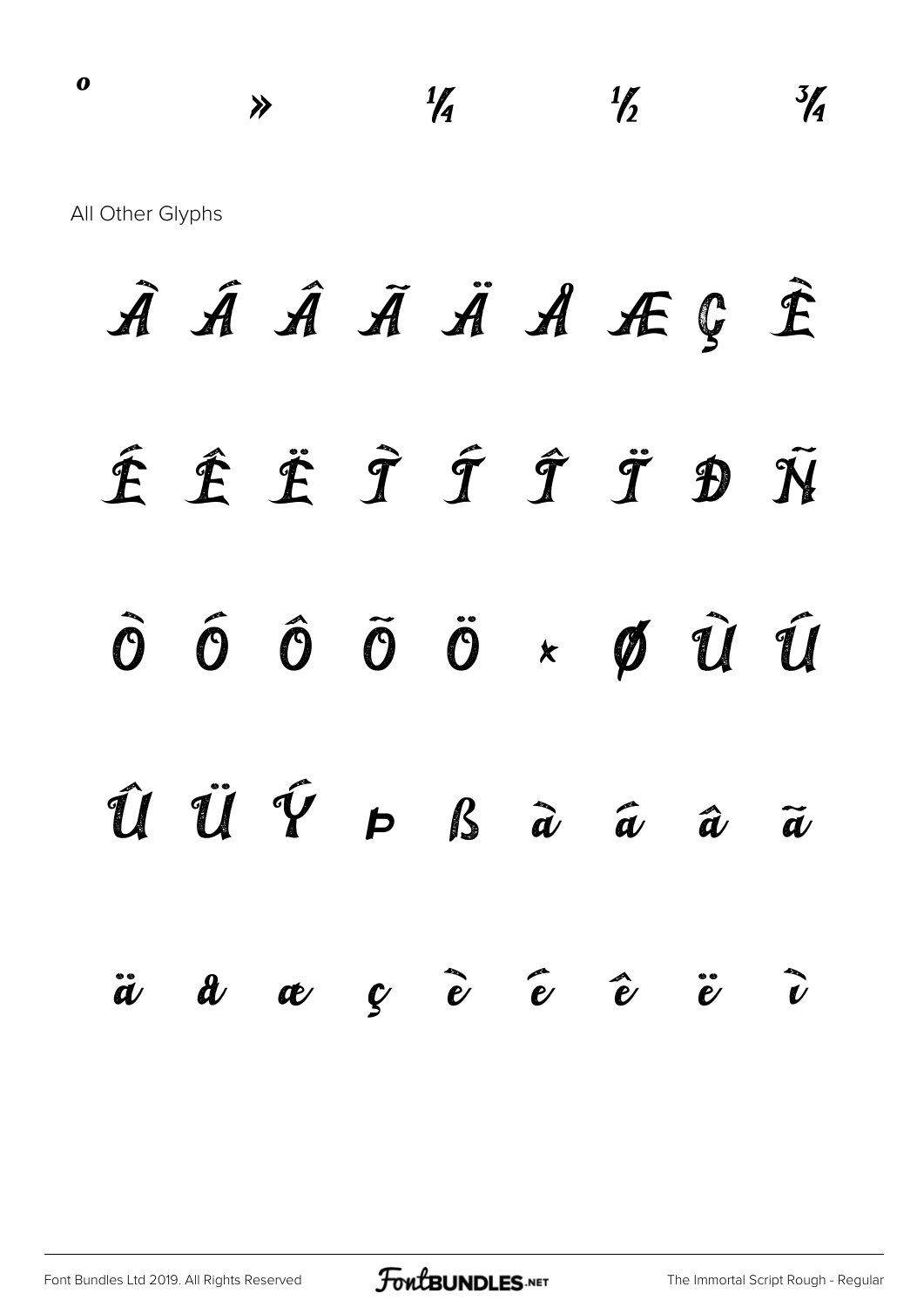

[Font Bundles Ltd 2019. All Rights Reserved](https://fontbundles.net/) **FoutBUNDLES.NET** [The Immortal Script Rough - Regular](https://fontbundles.net/)